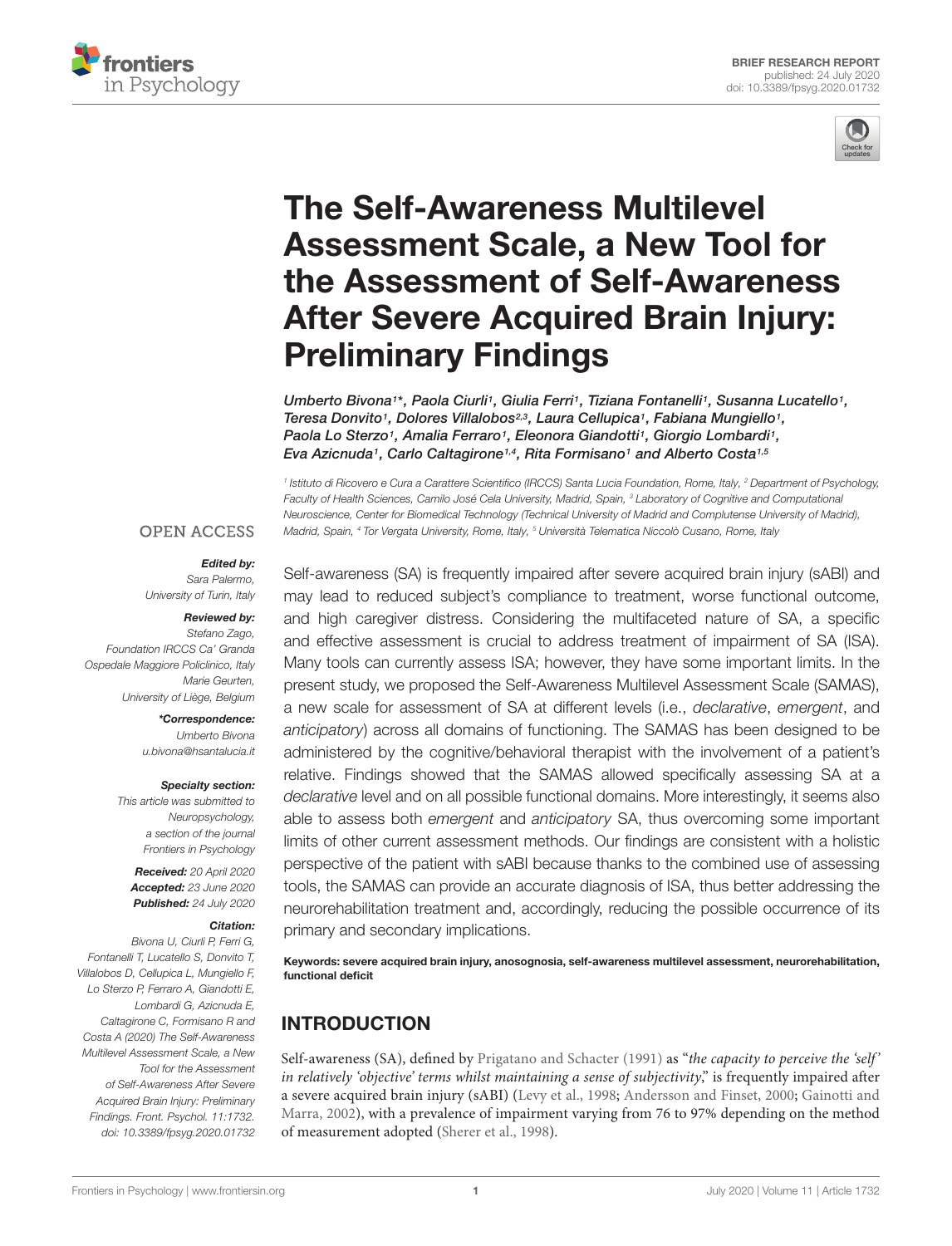Impaired self-awareness (ISA) has been associated to apathy or anosodiaphoria [\(Babinski,](#page-6-2) [1914;](#page-6-2) [Tranel,](#page-7-3) [2002;](#page-7-3) [Heilman and](#page-7-4) [Harciarek,](#page-7-4) [2010;](#page-7-4) [Gasquoine,](#page-6-3) [2016;](#page-6-3) [Bivona et al.,](#page-6-4) [2019\)](#page-6-4), reduced subject's compliance to treatment, worse functional outcome [\(Lam et al.,](#page-7-5) [1988;](#page-7-5) [Pollens et al.,](#page-7-6) [1988;](#page-7-6) [Ezrachi et al.,](#page-6-5) [1991;](#page-6-5) [Prigatano and Leathem,](#page-7-7) [1993;](#page-7-7) [Fleming et al.,](#page-6-6) [1996;](#page-6-6) [Sherer et al.,](#page-7-2) [1998,](#page-7-2) [2003;](#page-7-8) [Prigatano and Wong,](#page-7-9) [1999;](#page-7-9) [Bivona et al.,](#page-6-7) [2014\)](#page-6-7), and caregiver distress [\(Prigatano,](#page-7-10) [2005\)](#page-7-10). Thus, a careful and early assessment of ISA after sABI is an important clinical issue.

However, some issues are still debated.

First: which is the functional architecture of SA? [Crosson](#page-6-8) [et al.](#page-6-8) [\(1989\)](#page-6-8) posited a pyramidal model consisting of three interdependent and hierarchical levels: (a) intellectual awareness, that is, the subject's ability to understand (mostly thanks to relatives' or clinicians' feedback) and refer that a function is impaired; (b) emergent awareness (a subsequent level of the former), the subject's ability to recognize problems when they happen; and finally (at the top of the pyramid) (c) anticipatory awareness, that is, the ability to anticipate that a problem will occur because of a deficit [\(Crosson et al.,](#page-6-8) [1989\)](#page-6-8). [Toglia and Kirk](#page-7-11) [\(2000\)](#page-7-11), instead, proposed the Dynamic Comprehensive Model of Awareness (DCMA), which views the relationship between different aspects of metacognition and awareness as a dynamic process, rather than as a series of hierarchical levels [\(Toglia and Kirk,](#page-7-11) [2000\)](#page-7-11). The DCMA differentiates between (a) metacognitive awareness, that is, knowledge of task characteristics and knowledge of one's own capabilities (similarly to – even if broader than – the concept of intellectual SA of Crosson et al.'s model); and b) online awareness (activated during a task), which consists of the selfmonitoring and recognition of errors (similarly to emergent SA of Crosson et al.'s model), as well as of the person's appraisal of current task demands (comparable with anticipatory SA of Crosson et al.'s model). For the purpose of the present study, we will adopt the term "declarative" SA, referring to intellectual/metacognitive levels of SA.

Second: does SA affect different domains homogeneously? In fact, an individual may recognize some specific deficits (e.g., motor impairment), but being unaware of deficits in other domains (i.e., everyday problem solving or social situations) [\(Toglia and Kirk,](#page-7-11) [2000\)](#page-7-11). In general, patients tend to show more severe ISA for behavioral and affective functions, moderate for cognitive functions, and less severe for motor and sensory functions [\(Sherer et al.,](#page-7-2) [1998;](#page-7-2) [Hart et al.,](#page-7-12) [2003,](#page-7-12) [2004\)](#page-7-13).

Third: how to best assess ISA after sABI? Several methods have been proposed: (a) clinical observation [\(Langer and](#page-7-14) [Samuels,](#page-7-14) [2008\)](#page-7-14), even by structured rating scales such as the "Clinician's Rating Scale" [\(Prigatano and Klonoff,](#page-7-15) [1998\)](#page-7-15); (b) structured and semi-structured interviews, such as the "Self-Awareness Deficits Interview" (SADI; [Fleming et al.,](#page-6-6) [1996\)](#page-6-6) or the "Self-Regulation Skills Interview" [\(Ownsworth](#page-7-16) [et al.,](#page-7-16) [2000\)](#page-7-16); (c) by comparing patient's self-assessment and their performance on neuropsychological tests, such as the "Awareness Interview" [\(Anderson and Tranel,](#page-6-9) [1989\)](#page-6-9) and the "Assessment of Awareness of Disability" [\(Tham et al.,](#page-7-17) [1999\)](#page-7-17); and (d) the comparison between patient's self-report and clinician/relative's report, such as the "Patient Competency Rating Scale" (PCRS; [Prigatano et al.,](#page-7-18) [1986\)](#page-7-18), the "Awareness Questionnaire" [\(Sherer et al.,](#page-7-2) [1998\)](#page-7-2), and the Head Injury Behavior Scale [\(Godfrey et al.,](#page-6-10) [1993\)](#page-6-10).

However, these methods have some limits. For example, they cannot be administered to patients who suffer from aphasia, as well as from severe memory deficits or reduced reasoning and judgment abilities. Moreover, to our knowledge, currently used inventories and interviews can assess solely declarative awareness. In fact, to assess emergent and anticipatory awareness, patient's performance has to be evaluated in a variety of situations by a trained professional [\(Barco et al.,](#page-6-11) [1991\)](#page-6-11). In this regard, the limits of studies investigating emergent [\(Ownsworth et al.,](#page-7-16) [2000,](#page-7-16) [2002;](#page-7-19) [Abreu et al.,](#page-6-12) [2001;](#page-6-12) [O'Keeffe et al.,](#page-7-20) [2007;](#page-7-20) [Krasny-](#page-7-21)[Pacini et al.,](#page-7-21) [2014;](#page-7-21) [Dockree et al.,](#page-6-13) [2015\)](#page-6-13) or anticipatory [\(Fleming](#page-6-6) [et al.,](#page-6-6) [1996;](#page-6-6) [O'Keeffe et al.,](#page-7-20) [2007\)](#page-7-20) SA after sABI are the use of tasks sensitive only to some specific cognitive or behavioral functions. Importantly, as anticipatory awareness allows the implementation of correct future behavior, it needs to be objectively assessed. Indeed, the offline collection of the patient's report itself, reflecting just a declarative awareness on possible future difficulties in relation to the post-injury difficulties, is not a reliable method: only an external report (e.g., by an informal caregiver of the care recipient) about the patient's real behavior during the activities of daily life can evidence more reliably that the patient has actually gained anticipatory SA [\(Stuss,](#page-7-22) [1991;](#page-7-22) [Flashman et al.,](#page-6-14) [1998\)](#page-6-14).

Given this background, the aim of the present study was to examine the validity of the Self-Awareness Multilevel Assessment Scale (SAMAS) to assess ISA after sABI. The SAMAS assesses different levels of SA (i.e., declarative, emergent, and anticipatory) across all domains of functioning (i.e., physical, cognitive, emotional/behavioral). It has been designed to be completed by the cognitive/behavioral therapist, with the involvement of the patients' relative, as well as of other members of the inter-professional neurorehabilitation team, when necessary. Furthermore, to examine the potential added value of SAMAS to assess ISA after sABI in respect to extant tools, the PCRS and the SADI, two of the most currently used scales to assess ISA in this population, were also administered.

# MATERIALS AND METHODS

#### **Participants**

Twenty-five patients with sABI, consecutively admitted to the Post-Coma Unit of Santa Lucia Foundation in Rome (Italy) from March 2018 to September 2019, were recruited. The study was approved by the local Ethics Committee, and all participants were included in the study after providing their (or by one legal surrogate) informed consent.

Patients with sABI were recruited according to the following inclusion criteria: (a) age  $\geq$  16 years; (b) diagnosis of severe ABI (Glasgow Coma Scale score  $\leq$  8 in the acute phase); (c) score at the Level of Cognitive Functioning Scale  $\geq$  6, with inclusion of the patient according to the judgment of the neuropsychologist involved in the study; d) capacity to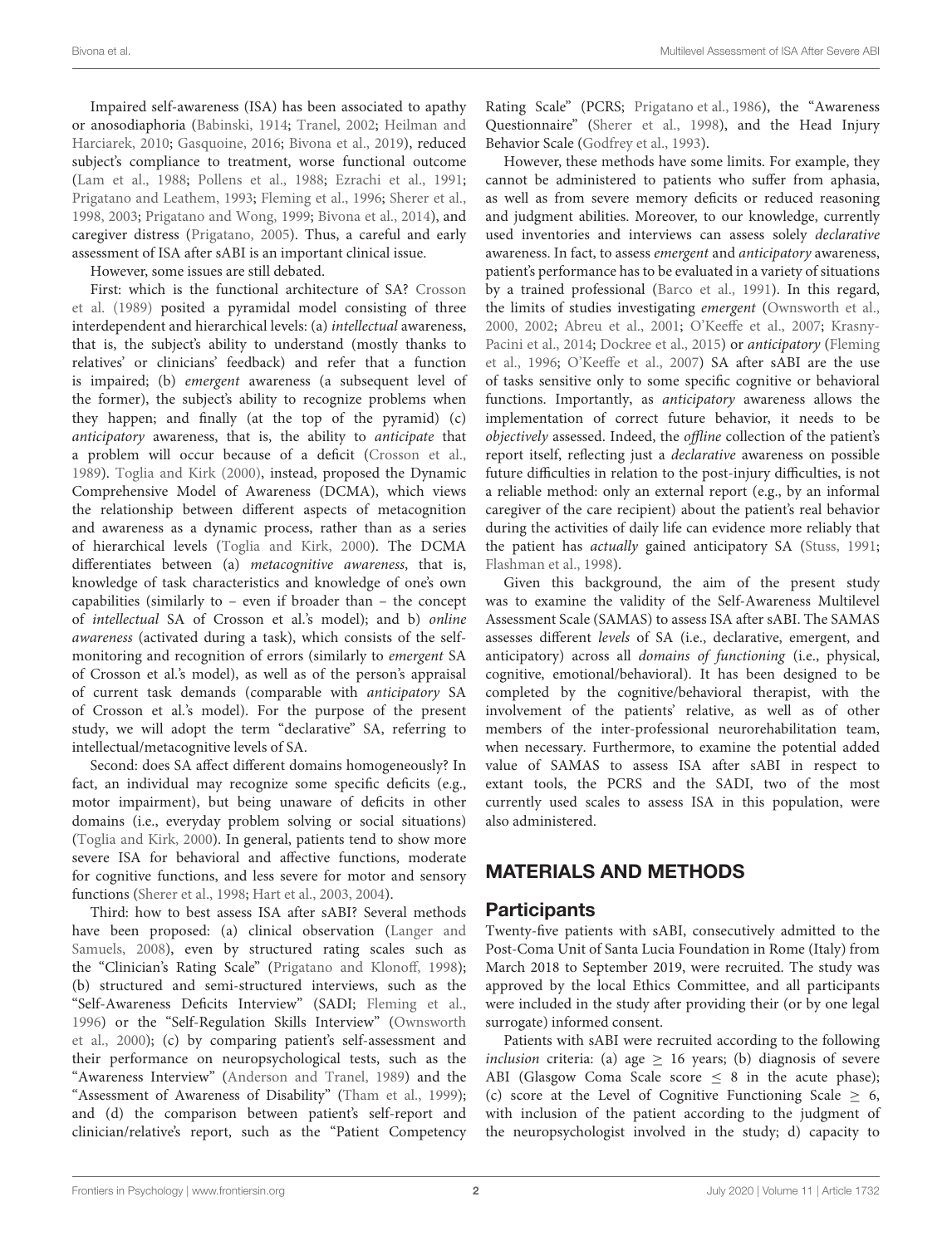undergo a formal psychological evaluation; (e) availability of informed consent.

Exclusion criteria for patients recruited in this study were (a) history of drug and alcohol addiction, (b) psychiatric diseases, and (c) repeated sABI and/or other neurological disorders.

Socio-demographic and clinical characteristic of patients were 19 males and 6 females, with a mean age of 43.4 years ( $SD = 16.1$ ); mean educational level of 12.4 years ( $SD = 4.2$ ); time since injury from 45 to 472 days, with a mean of 131.2 days  $(SD = 97.1)$ ; and etiology of sABI: Traumatic Brain Injury (TBI) ( $n = 15$ ), stroke  $(n = 9)$ , and other causes  $(n = 1)$ .

#### Measures

#### Functional Assessment

A functional assessment was performed by means of the following scales: (1) Glasgow Outcome Scale [\(Jennett and Bond,](#page-7-23) [1975\)](#page-7-23); (2) Level of Cognitive Functioning (LCF) scale [\(Hagen](#page-7-24) [et al.,](#page-7-24) [1972\)](#page-7-24); (3) Disability Rating Scale [\(Rappaport et al.,](#page-7-25) [1982\)](#page-7-25).

#### Self-Awareness Assessment

#### **Gold Standard Measure of Self-Awareness**

To date, no measures useful to assess concurrent validity regarding emergent and anticipatory SA are available; thus, evaluation of both levels of SA requires observations of the patient's task performance in a variety of situations, accompanied by timely questions by a trained professional [\(Barco et al.,](#page-6-11) [1991\)](#page-6-11). Accordingly, in line with other studies who underline the role of the clinician as a rater of the level of SA [\(Fleming et al.,](#page-6-6) [1996\)](#page-6-6), in the present study we adopted as a gold standard measure of SA the clinical judgment of a neuropsychologist (P.C.) expert for around 30 years in the field of severe ABI. It is worth noting that she judged SA in the context of a complete neuropsychological assessment performed by herself, which enhanced the reliability of her global assessment of SA. Indeed, by a careful observation of the patients' behavior and self-monitoring during the test administration, completed by a clinical interview to the patients and their caregiver, and by information gathered together with other professional of the rehabilitation team (i.e., nurses, occupational therapists, physiotherapists), the neuropsychologist assessed at best all the levels of SA taken into account in the present work, in all the possible domains.

In particular, for each level, the neuropsychologist assessed patients in blind with respect to the other professional included in the study, scoring between 0 (i.e., "good SA") and 4 ("severe ISA") on each one of the several domains of interest (i.e., motor/sensitive, cognitive, behavioral/affective, and other) and levels of SA (i.e., declarative, emergent, and anticipatory SA). Accordingly, the maximum possible score on each domain was 12, being the maximum possible total score equal to 36.

#### **Self-Assessment Multilevel Scale**

In the present study, we developed this new scale with the main purpose of assessing, by a single and comprehensive tool, the aforementioned different levels of SA (i.e., declarative, emergent, and anticipatory) along with the following domains: motor, cognitive, psycho-behavioral, and others (i.e., phoniatric, dysphagic). Within each level, the scores for each domain can

range from 0 (i.e., "good SA") to 2 ("relevant ISA"). In particular, score 0 for each level and domain is index of patients' ability to spontaneously recognize their possible difficulties; score 1, index of their ability to recognize possible difficulties only after receiving a cue by the therapist; and score 2, index of a severe impairment in recognizing their possible difficulties even after such cue. When a patient does not present with any problem in one or more of the domains, SAMAS in that or those domains is scored as "not applicable" (see **[Supplementary Annex](#page-6-15)** for more details on the scale).

The declarative level consisted of two items: patient's recognition of the presence of current difficulties, and the functional implications of such difficulties. The emergent level is composed of one item referring to the patient's online recognition of difficulties, if and when they occur in each domain. Finally, as for the anticipatory level, the SAMAS contains five items: the patient's ability to recognize the problematic nature of a task with respect to his/her own deficits; the patient's ability to set realistic goals in relation to his own difficulties; the patient's expression of strategies to avoid having difficulties; the patient's effective use of such strategies; the patient's ability to generalize such strategies (when they are used) to all the contexts in which he/she acts.

The SAMAS can be completed by a cognitive/behavioral therapist as soon as he/she has a clear and complete picture of the patients' SA at the different levels and on the different domains. In particular, in the present study the SAMAS has been completed by a cognitive/behavioral therapist within 30 min maximum, and within 10 observation sessions in all cases. The SAMAS has been conceived to be completed with the support of the physiotherapist and informal caregivers, to obtain a clear and complete picture of the patients' SA. In particular, both physiotherapists and informal caregivers allowed verifying two main aspects: (a) the emergent SA even in other contexts (for instance, if the patients are able to recognize motor difficulties when they occur during the sessions of physiotherapy, or in their hospital room or at home); (b) the patients' anticipatory SA beyond its declarative level, that is, verifying if it actually corresponds to a real anticipatory level of SA, thanks to an external report on patients' behaviors outside the cognitive/behavioral setting. Accordingly, in assessing both emergent and anticipatory SA, each cognitive/behavioral therapist involved in the present study scored the SAMAS only after having collected and accurately weighed the information reported by both physiotherapists and patients' informal caregivers.

#### **Patient Competency Rating Scale**

The PCRS [\(Prigatano et al.,](#page-7-18) [1986;](#page-7-18) [Ciurli et al.,](#page-6-16) [2010\)](#page-6-16) is a 30 item self-report questionnaire that requires patients and their relatives to make an independent judgment of perceived degree of competency demonstrated in several behavioral, cognitive, and emotional situations. To assess declarative SA, it is important to consider both the patient self-report and the magnitude of the difference between patients' report and the relative report of patients' functional competency, that is, the PCRS discrepancy score (PCRS-DS) [\(Prigatano et al.,](#page-7-26) [1990;](#page-7-26) [Prigatano,](#page-7-27) [2014;](#page-7-27) [Bivona](#page-6-4) [et al.,](#page-6-4) [2019\)](#page-6-4). Higher PCRS-DS mean higher ISA.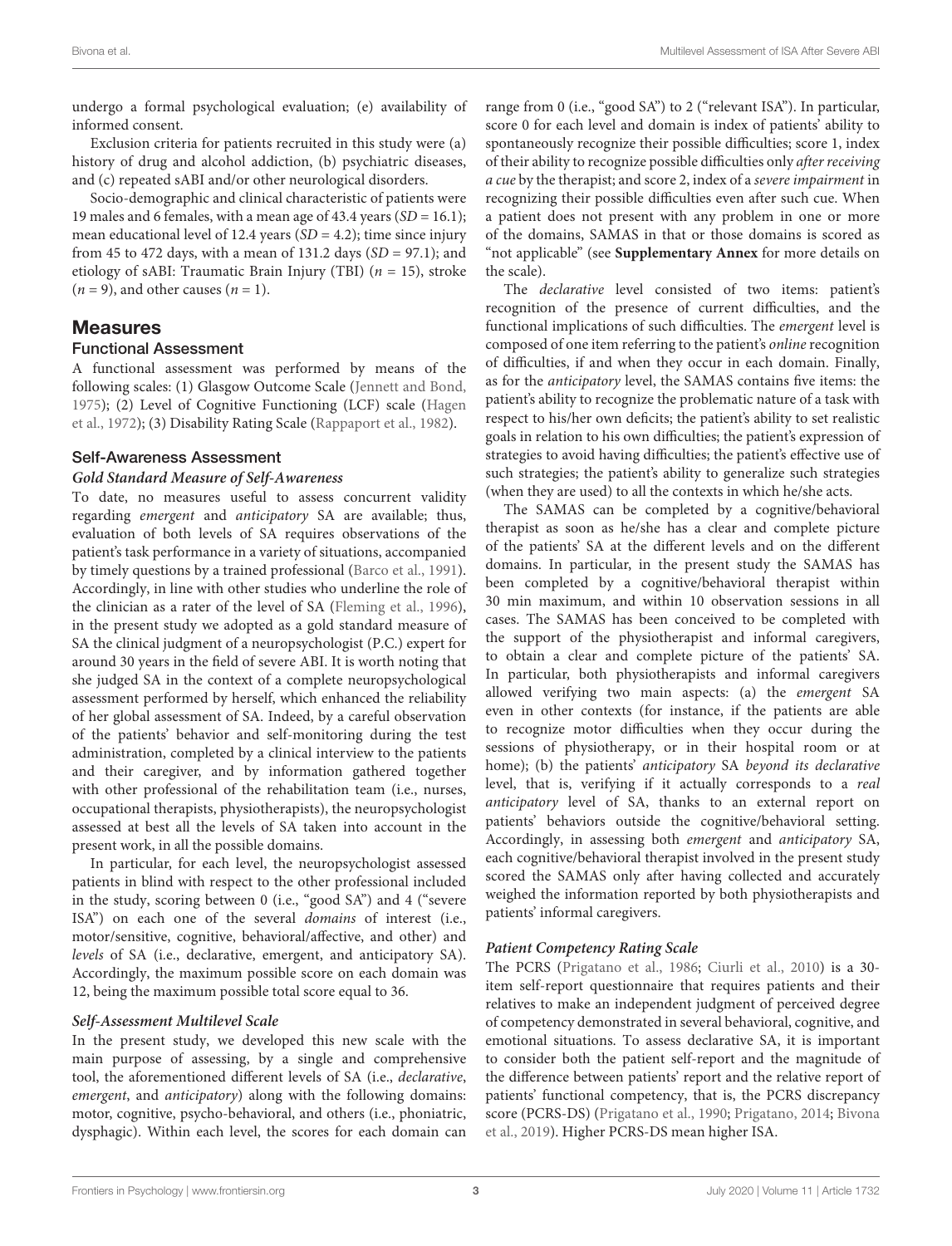#### **Self-Awareness Deficits Interview**

The SADI [\(Fleming et al.,](#page-6-6) [1996\)](#page-6-6) is a clinician-rated measure in a semi-structured interview format. It includes items addressing three domains: SA of deficits, SA of the functional implication of the deficits, and ability to set realistic goals. Higher scores mean more impaired SA.

#### Procedure

After admission to the Post-Coma Unit of the Santa Lucia Foundation IRCCS, a neurorehabilitation hospital in Rome, the whole SA assessment was conducted to all patients as soon as they were diagnosed by our expert neuropsychologist (P.C.) as emerged from the level 5 of LCF scale, that is, when their responses, even if they might have been incorrect because of memory problems, were appropriate to the situation; or when they showed beginning immediate awareness of personal situation; or when they no longer wandered and were, even inconsistently, oriented to time and place.

Within the same week, for each patient, the same neuropsychologist, a cognitive/behavioral therapist, and a clinical psychologist completed his/her assessment in blind with respect to each other, as follows: (a) the neuropsychologist began, in a quiet room, the administration of the neuropsychological test battery and, by observing the patients in that context, with the support of the patient's informal caregiver, physiotherapist, and nurses of the Post-Coma Unit, she completed the assessment of SA (i.e., the gold standard assessment in the present study); (b) a cognitive/behavioral therapists (G.F., S.L., L.C., F.M., or P.L.) completed both the SADI and the SAMAS in the context of the cognitive/behavioral neurorehabilitation setting (i.e., in another room of the Post-Coma Unit); (c) a clinical psychologist (T.D. or G.L.) administered, in a third room, the PCRS to each patient and (separately) to his/her caregiver.

#### Statistical Analysis

Data analysis was carried out using SPSS software (version 22). Preliminarily, we described the study variables in terms of means and SDs to illustrate the characteristics of the patients.

To investigate whether participants' score on SAMAS predict clinical judgment of SA, the forward linear regression model was applied. In particular, the specific aim of the study is to explore whether SAMAS can improve the clinical diagnosis of ISA in respect to some of the extant tools. Indeed, SAMAS directly assesses two SA factors (i.e., anticipatory and emergent SA) that are not fully taken into account by currently used tools. Accordingly, in the regression model, the clinical judgment (score range 1–4) was entered in the model as dependent variable and global scores on SAMAS, PCRS-DS, and SADI were entered as independent variables. Therefore, four forward linear regression analyses were run in which the independent variables were those indicated above. As for the dependent variables, they were as follows: in the first analysis, the global clinical judgment of SA; in the second, the clinical judgment of declarative SA; in the third, the clinical judgment of emergent SA; in the fourth, the

clinical judgment of anticipatory SA, respectively. Pearson's r correlations were executed to investigate the association between the clinical judgment on each of the three dimensions of SA and the score on the corresponding subscale of the SAMAS. Pearson's r correlations were also performed to investigate the association between participants' global scores on SAMAS, PCRS-DS, and SADI.

# RESULTS

Descriptive statistics for the sample including demographic, functional, and SA are reported in **[Table 1](#page-3-0)**.

#### SA Scores Predicting the Global Clinical Judgment of SA

In the first step of this analysis, the SAMAS total score entered the regression equation  $[F(1, 24) = 25.9; p < 0.001; R^2 = 0.53]$  with a positive correlation with the dependent variable (Beta  $= 0.73$ ;  $t = 5.09$ ;  $p < 0.001$ ). This shows that higher scores on SAMAS are associated with worse SA according to the global clinical judgment. In the second step, the score on the PCRS-DS significantly contributed to the model  $[R^2 \space change = 0.10; F(2,$  $24$ ) = 18.9;  $p < 0.001$ , also in this case with a positive correlation with the dependent variable (Beta = 0.35;  $t = 2.48$ ;  $p = 0.021$ ). This documents that higher PCRS-DS are associated with global clinical judgment of more severe ISA. SADI score, instead, did not enter the regression equation (Beta =  $-0.29$ ;  $t = -0.15$ ; p > 0.80) (**[Table 2](#page-4-0)**).

# SA Scores Predicting the Clinical Judgment of Declarative SA

Results of this analysis are similar to the results of analysis presented previously. In the first step, the SAMAS total score

<span id="page-3-0"></span>TABLE 1 | Demographic, functional, and self-awareness variables of the sample  $(N = 25)$ .

|                             | Mean   | <b>SD</b> | Range       |
|-----------------------------|--------|-----------|-------------|
| Demographic variables       |        |           |             |
| Age                         | 43.4   | 16.1      | $13 - 66$   |
| <b>Educational level</b>    | 12.4   | 4.2       | $8 - 24$    |
| Time since injury (days)    | 131.2  | 97.1      | 45-472      |
| <b>Functional variables</b> |        |           |             |
| GOS                         | 3.2    | 0.4       | $3 - 4$     |
| LCF                         | 6.9    | 0.3       | $6 - 7$     |
| <b>DRS</b>                  | 10.5   | 7.1       | $0 - 21$    |
| Self-awareness variables    |        |           |             |
| Gold standard               | 10.4   | 10.6      | $0 - 33$    |
| <b>SAMAS</b>                | 18.4   | 13.9      | $0 - 48$    |
| PCRS-DS                     | $-0.2$ | 9.7       | $-22$ to 24 |
| <b>SADI</b>                 | 3.8    | 2.8       | $O - 9$     |
|                             |        |           |             |

GOS, Glasgow Outcome Scale; LFC, Level of Cognitive Functioning Scale; DRS, Disability Rating Scale; SAMAS, Self-Assessment Multilevel Scale; PCRS-DS, Patient Competency Rating Scale discrepancy score; SADI, Self-Awareness Deficit Index.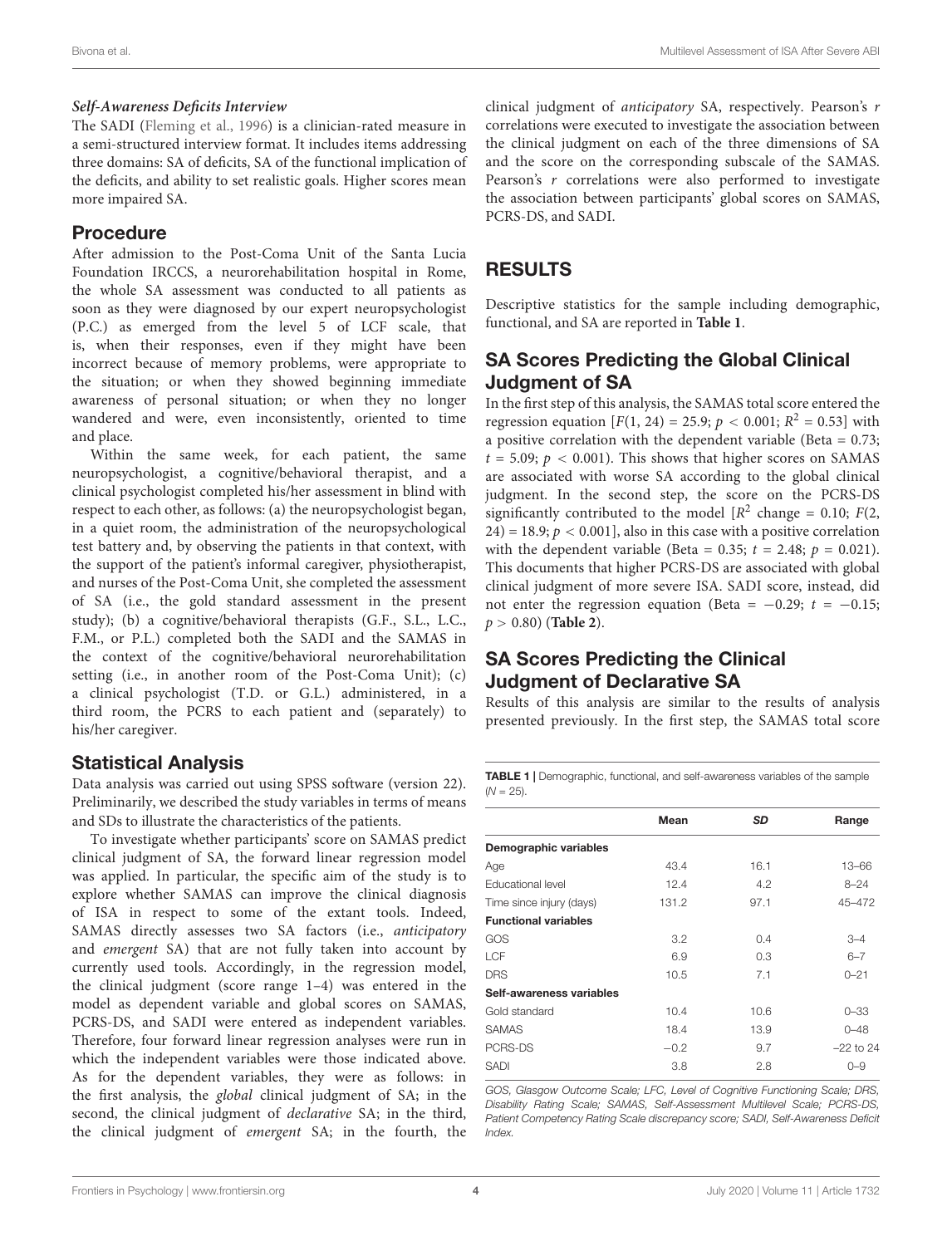<span id="page-4-0"></span>

| <b>TABLE 2</b>   Results of the forward linear regression analysis performed to |
|---------------------------------------------------------------------------------|
| investigate whether participants' score on SAMAS predicted global clinical      |
| judgment of self-awareness.                                                     |

| Model               | в     | <b>Beta</b> | <b>Standard error</b> | t     | P-value |
|---------------------|-------|-------------|-----------------------|-------|---------|
|                     |       |             |                       |       |         |
| Constant            | 0.020 |             | 2.717                 | 0.007 | > 0.90  |
| SAMAS total score   | 0.696 | 0.728       | 0.137                 | 5.092 | < 0.001 |
| 2                   |       |             |                       |       |         |
| Constant            | 0.451 |             | 2.461                 | 0.183 | > 0.80  |
| SAMAS total score   | 0.553 | 0.579       | 0.136                 | 4.067 | 0.001   |
| PCRS-DS total score | 0.413 | 0.354       | 0.166                 | 2.485 | O 021   |
|                     |       |             |                       |       |         |

Dependent variable: global clinical judgment of SA; SAMAS, Self-Assessment Multilevel Scale; PCRS-DS, Patient Competency Rating Scale discrepancy score.

<span id="page-4-1"></span>TABLE 3 | Results of the forward linear regression analysis performed to investigate whether participants' score on SAMAS predicted the clinical judgment of declarative self-awareness.

| в        | Beta  | Standard error | t        | P-value |
|----------|-------|----------------|----------|---------|
|          |       |                |          |         |
| $-0.481$ |       | 0.920          | $-0.523$ | > 0.60  |
| 0.223    | 0.709 | 0.046          | 4.816    | < 0.001 |
|          |       |                |          |         |
| $-0.291$ |       | 0.747          | $-0.389$ | > 0.70  |
| 0.160    | 0.509 | 0.041          | 3.874    | 0.001   |
| 0.183    | 0.475 | 0.050          | 3.621    | 0.002   |
|          |       |                |          |         |

Dependent variable: clinical judgment of declarative SA; SAMAS, Self-Assessment Multilevel Scale; PCRS-DS, Patient Competency Rating Scale discrepancy score.

entered the regression equation  $[F(1, 24) = 23.2; p < 0.001;$  $R^2$  = 0.50] with a positive correlation with the criterion (Beta = 0.71;  $t = 4.82$ ;  $p < 0.001$ ). This shows that higher scores on SAMAS are associated with more severe impairment in declarative SA according to the clinical judgment. In the second step the PCRS-DS score also entered the regression equation  $[R^2]$ change = 0.17;  $F(2, 24) = 24.3$ ;  $p < 0.001$ ], showing a positive correlation with the dependent variable (Beta =  $0.47$ ;  $t = 3.62$ ;  $p = 0.002$ ). This documents that worse declarative SA according to PCRS-DS are associated with global clinical judgment of more severe declarative SA. Also in this case, SADI score did not significantly contribute to the model (Beta =  $0.15$ ;  $t = 0.85$ ; p > 0.30) (**[Table 3](#page-4-1)**).

# SA Scores Predicting the Clinical Judgment of Emergent SA

Results of this analysis show that the only independent variable entering the regression equation was the SAMAS score  $[F(1,$ 24) = 27.3;  $p < 0.001$ ;  $R^2 = 0.54$ ] with a positive correlation with the criterion (Beta = 0.74;  $t = 5.22$ ;  $p < 0.001$ ). This result documents that higher scores on SAMAS are associated with more reduced emergent SA according to the clinical judgment. In this case, neither PCRS-DS (Beta = 0.27;  $t = 1.84$ ;  $p = 0.08$ ) nor SADI scores (Beta = 0.01;  $t = 0.05$ ;  $p > 0.90$ ) significantly contributed to the model (**[Table 4](#page-4-2)**).

# SA Scores Predicting the Clinical Judgment of Anticipatory SA

Results of this analysis also show that SAMAS score was the only independent variable entering the regression equation  $[F(1,$ 24) = 19.3;  $p < 0.001$ ;  $R^2 = 0.46$ , also in this case showing a positive correlation with the dependent variable (Beta = 0.68;  $t = 4.39$ ;  $p < 0.001$ ). This result indicates that higher scores on SAMAS are associated to worse clinical judgment of anticipatory SA. Both PCRS-DS (Beta = 0.29;  $t = 1.77$ ;  $p = 0.09$ ) and SADI scores (Beta = 0.03;  $t = 0.16$ ;  $p > 0.80$ ) were excluded from the regression model (**[Table 5](#page-4-3)**).

# Correlations Between the Clinical Judgment on Each of the Three Dimensions of SA and the Score on the Corresponding Subscale of the SAMAS

Results of Pearson's  $r$  correlation analyses show a highly significant positive correlation between the declarative score obtained on the SAMAS and the clinical judgment of declarative SA ( $r = 0.67$ ;  $p < 0.001$ ) as well as between score for the anticipatory items of the SAMAS and the clinical judgment of anticipatory SA ( $r = 0.62$ ;  $p < 0.001$ ). As for the correlation between emergent score obtained on the SAMAS and the clinical judgment of emergent SA in this case, instead, we found a tendency toward a significant effect ( $r = 0.33$ ;  $p = 0.053$ ).

## Correlations Between SAMAS, PCRS-DS, and SADI Scores

Results from these analyses document that participants' global scores on SAMAS, PCRS-DS, and SADI are significantly correlated with each other. In particular, scores on SAMAS positively correlated with scores on both PCRS-DS ( $r = 0.42$ ;  $p = 0.036$ ) and SADI ( $r = 0.66$ ;  $p < 0.001$ ). In turn, scores on

<span id="page-4-2"></span>TABLE 4 | Results of the forward linear regression analysis performed to investigate whether participants' score on SAMAS predicted the clinical judgment of emergent self-awareness.

| Model             | в        | Beta  | <b>Standard error</b> | t        | P-value   |
|-------------------|----------|-------|-----------------------|----------|-----------|
|                   |          |       |                       |          |           |
| Constant          | $-0.120$ |       | 0.853                 | $-0.141$ | > 0.80    |
| SAMAS total score | 0.224    | 0.737 | 0.043                 | 5 225    | $<$ 0.001 |

Dependent variable: clinical judgment of emergent SA; SAMAS, Self-Assessment Multilevel Scale; PCRS-DS, Patient Competency Rating Scale discrepancy score.

<span id="page-4-3"></span>TABLE 5 | Results of the forward linear regression analysis performed to investigate whether participants' score on SAMAS predicted the clinical judgment of anticipatory self-awareness.

| Model                    | в     | <b>Beta</b> | <b>Standard error</b> | ÷        | P-value   |
|--------------------------|-------|-------------|-----------------------|----------|-----------|
| 1                        |       |             |                       |          |           |
| Constant                 | 0.621 |             | 1.126                 | $-0.552$ | > 0.50    |
| <b>SAMAS</b> total score | O 249 | 0.676       | 0.057                 | 4.395    | $<$ 0.001 |

Dependent variable: clinical judgment of anticipatory SA; SAMAS, Self-Assessment Multilevel Scale; PCRS-DS, Patient Competency Rating Scale discrepancy score.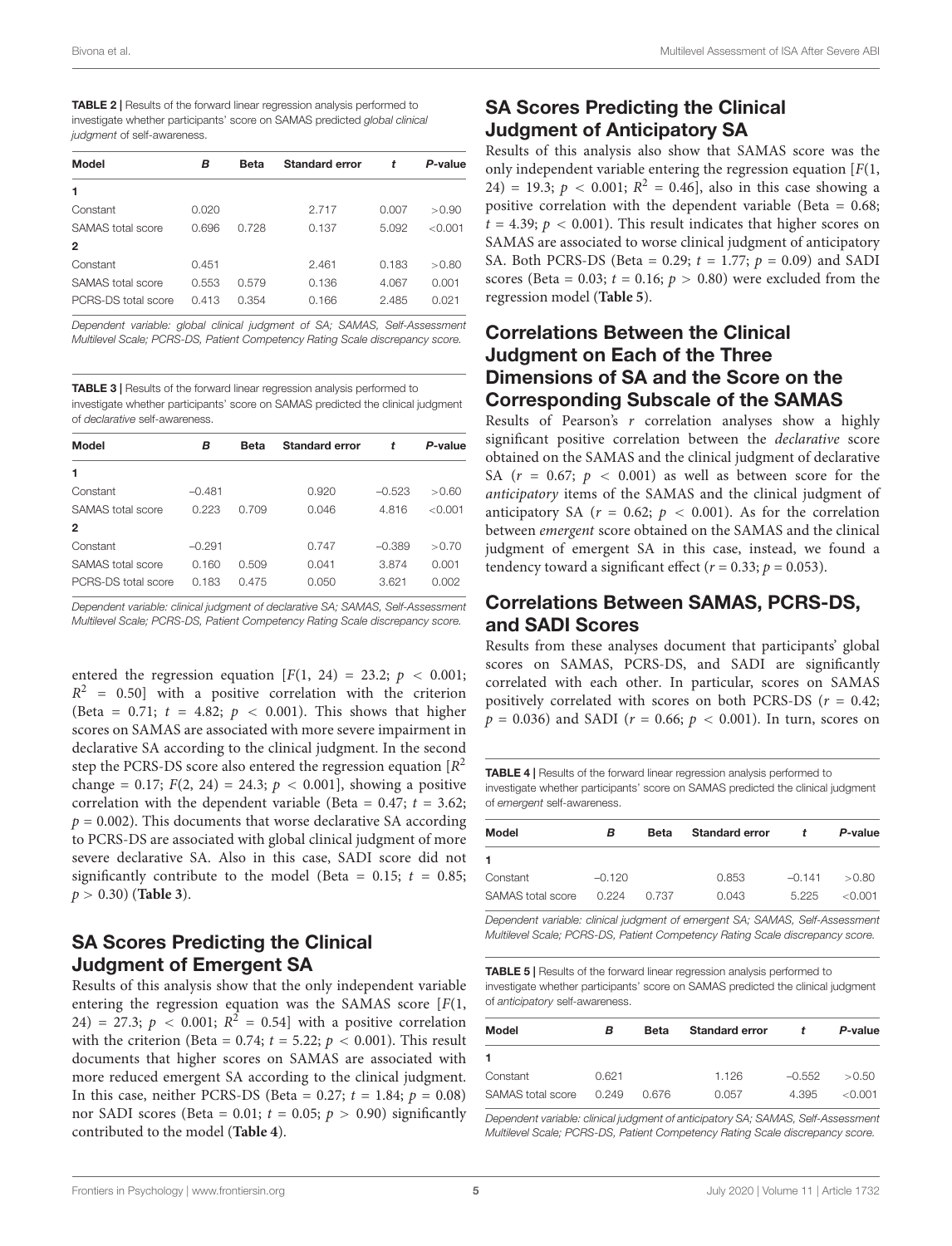PCRS-DS and SADI also showed a significant positive correlation  $(r = 0.52; p = 0.008)$ . These results clearly indicate that scores on the three scales are congruently associated.

#### **DISCUSSION**

This study aimed at investigating the validity of a new tool, the SAMAS, to assess ISA in people with sABI. First, ISA was assessed by an expert neuropsychologist who rated a clinical judgment on a 4-point scale on the declarative, anticipatory, and emergent dimensions of SA. Then, regression analyses were performed to examine the predictive value of SAMAS score on the clinical judgment earlier, taking into account the weight of the PCRS-DS and SADI score. Main results show that SAMAS scores significantly predicted all dimensions of SA. Interestingly, the SAMAS score was the unique variable entering the regression equation in the analyses, including the clinical judgment of anticipatory and emergent ISA as dependent variables. Moreover, results document a highly significant positive correlation between the declarative score obtained on the SAMAS and the clinical judgment of declarative SA as well as between score for the anticipatory items of the SAMAS and the clinical judgment of anticipatory SA, whereas for the correlation between emergent score obtained on the SAMAS and the clinical judgment of emergent SA, we found a tendency toward a significant effect.

These results indicate that SAMAS is able to specifically and broadly assess both emergent and (actual) anticipatory SA. Indeed, although SAMAS showed significant positive correlations with both PCRS-DS and SADI, thus indicating that high scores on the three scales coherently outline low global levels of SA, as from results of regression analyses its score was independently associated to the clinical judgment on anticipatory and emergent SA (i.e., PCRS-DS and SADI scores did not enter the regression equation). This represents an important and innovative contribution of the present study allowing overcoming some important limits of other current methods of assessment of SA. Indeed, the extant tools that assessed emergent SA [\(Ownsworth et al.,](#page-7-16) [2000,](#page-7-16) [2002;](#page-7-19) [Abreu](#page-6-12) [et al.,](#page-6-12) [2001;](#page-6-12) [O'Keeffe et al.,](#page-7-20) [2007;](#page-7-20) [Krasny-Pacini et al.,](#page-7-21) [2014;](#page-7-21) [Dockree et al.,](#page-6-13) [2015\)](#page-6-13) in the field of ABI utilize only a few number of specific tasks, on limited cognitive or behavioral domains. Conversely, the SAMAS (emergent section) has been completed by the cognitive/behavioral therapists after an accurate online observation of patients' behavior and report during several performances within the neurorehabilitation context, as well as thanks to collecting information from the patients' physiotherapist and caregiver in other contexts (for instance, during the sessions of physiotherapy, or in the hospital room or at home). These series of measures correlated with the clinical judgment of our expert neuropsychologist who, in parallel and blindly, assessed emergent SA within the neuropsychological assessment context. In fact, this can be considered an important index of concurrent validity. In this regard, as reported previously, it should be noted that although we found an association between the score on emergent subscale of SAMAS and the clinical judgment of emergent SA ( $r = 0.33$ ;  $p = 0.053$ ), such an association only approached statistical significance, likely as a result of the relatively limited sample size.

Similarly, the studies in the literature which aimed at assessing anticipatory SA [\(Fleming et al.,](#page-6-6) [1996;](#page-6-6) [O'Keeffe et al.,](#page-7-20) [2007\)](#page-7-20) considered, as a matter of fact, only its declarative aspects, without providing a confirmation of a real anticipatory SA, such as, for instance, the fact that patients avoided dangerous or dysfunctional behaviors in their daily life. Even in this case, SAMAS allowed overcoming this limit because therapists completed the anticipatory section of the scale only when patients' report were consistent with the parallel interview to their physiotherapists and informal caregivers regarding their real behaviors outside the cognitive/behavioral neurorehabilitation context and, more generally, during daily life. Only this comparison allowed therapist claiming whether the patients effectively gained an actual anticipatory SA, beyond its declarative aspect.

A final comment should be deserved to the finding of a highly significant correlations we found between the three subscales of SAMAS.

We would underline that our study must be considered just as preliminary, owing to the limited sample size, as well as to not having investigated the inter-rater reliability of the SAMAS between the different cognitive/behavioral therapists who took part in the study. Nevertheless, taken together, our findings are consistent with the main aim of the present study that is proposing a new clinical tool to deeply and quantitatively assess SA at its different levels (at least according to the main theoretical models) [\(Crosson et al.,](#page-6-8) [1989;](#page-6-8) [Toglia and Kirk,](#page-7-11) [2000\)](#page-7-11), and on the possible functional domains.

# **CONCLUSION**

In conclusion, it is worth noting that this preliminary study is part of a study still in progress because, by enlarging the sample size, we are aiming at investigating also the inter-rater reliability of the SAMAS.

However, our current results suggest that the SAMAS can be conceived as a useful scale to broadly assess SA and, in particular, to quantify some relevant information on patients' levels of SA, which usually remain only as a part of a qualitative clinical observation. Indeed, the great advantage of SAMAS is that it allows the cognitive/behavioral therapist to systematically quantify what is usually observed within the rehabilitation setting regarding the different levels of self-awareness on each functional domain. Accordingly, a careful use of SAMAS would allow a better monitoring of ISA within the neurorehabilitation process, as well as a more reliable comparison between different professionals in rehabilitation. In particular, to date, it seems to be the only tool in the literature that allows the assessment of emergent and (really, not just declaratively) anticipatory SA.

However, we would also underline that the SAMAS can be a thorough and effective assessing tool of ISA as long as (a) it is completed within the context of an accurate clinical observation, (b) if it is accompanied by an accurate interview to the informal caregivers, and (c) if it is supported by the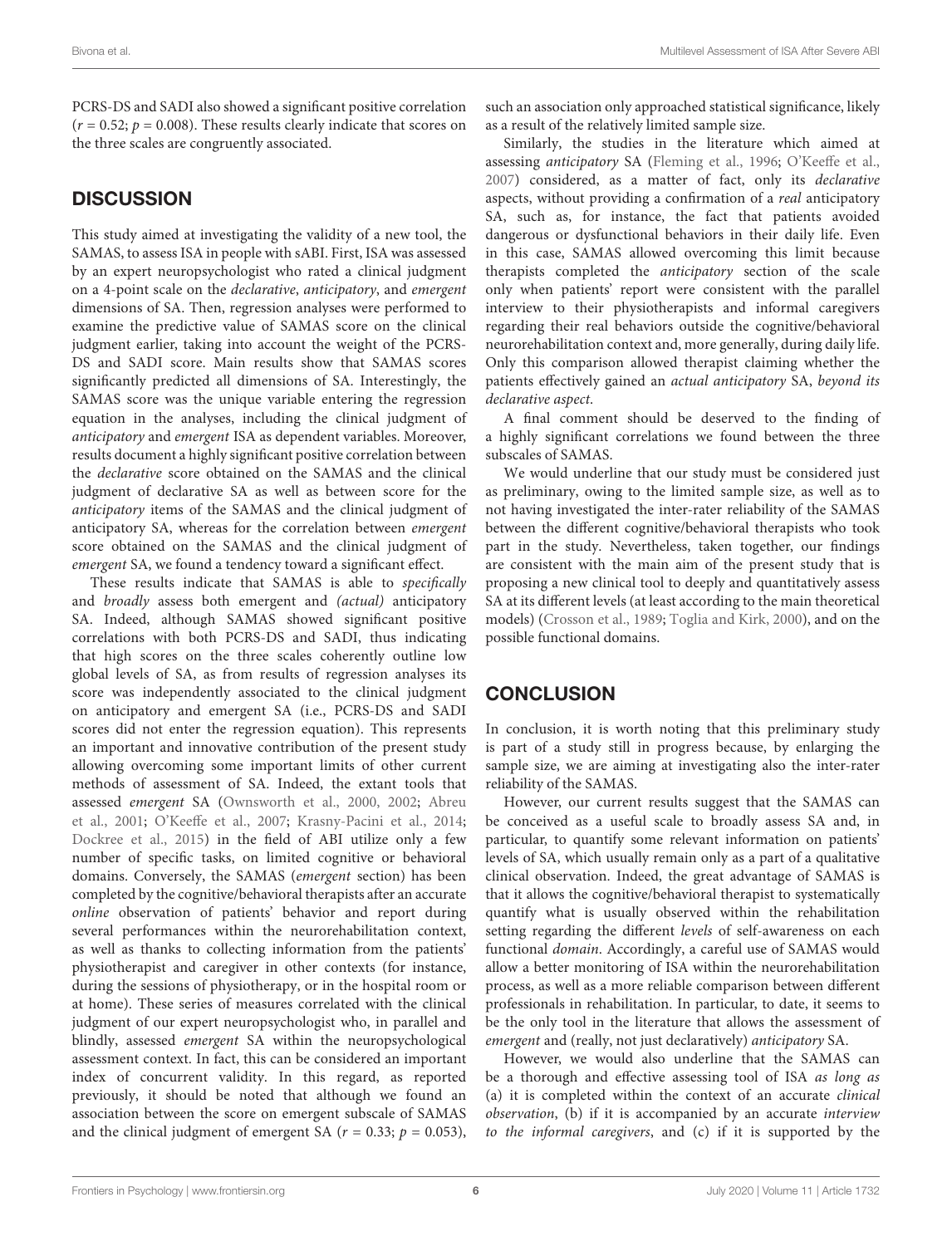necessary information gained by the other members of the interprofessional neurorehabilitation team; accordingly, an adequate experience with team work is mandatory to achieve a correct coding of the SAMAS. Moreover, to better assess declarative level of SA, we also recommend the combined use of the SAMAS with some of the traditional questionnaires or interviews, to enhance the reliability of all measures used. Indeed, only a holistic approach to the patient with sABI, thanks to the combined use of clinical observation, interviews and scales, can allow obtaining an early and accurate diagnosis of ISA. Accordingly, it is possible also to better address the ISA treatment and reduce the possible occurrence of its primary (e.g., poor motivation and compliance; hostility toward therapy, and risk of failure of rehabilitation) and secondary (e.g., poor ability of risk evaluation, ineffective behaviors, poor social and work re-entry) implications, that so often make ISA an everlasting problem not only for the patients but sometimes even more for their whole family and social systems.

# DATA AVAILABILITY STATEMENT

The raw data supporting the conclusions of this article will be made available by the authors, without undue reservation.

# ETHICS STATEMENT

The studies involving human participants were reviewed and approved by the Comitato Etico of the IRCCS Fondazione Santa Lucia di Roma (It) – Santa Lucia Foundation local Ethics

# **REFERENCES**

- <span id="page-6-12"></span>Abreu, B. C., Seale, G., Scheibel, R. S., Zhang, L., and Ottenbacher, K. J. (2001). Levels of self-awareness after acute brain injury: how patients' and rehabilitation specialists' perceptions compare. Arch. Phys. Med. Rehabil. 82, 49–56. [doi: 10.](https://doi.org/10.1053/apmr.2001.9167) [1053/apmr.2001.9167](https://doi.org/10.1053/apmr.2001.9167)
- <span id="page-6-9"></span>Anderson, S. W., and Tranel, D. (1989). Awareness of disease states following cerebral infarction, dementia, and head trauma: standardized assessment. Clin. Neuropsychol. 3, 327–339. [doi: 10.1080/13854048908401482](https://doi.org/10.1080/13854048908401482)
- <span id="page-6-0"></span>Andersson, A., and Finset, S. (2000). Coping strategies in patients with acquired brain injury: relationships between coping, apathy, depression and lesion location. Brain Inj. 14, 887–905. [doi: 10.1080/026990500445718](https://doi.org/10.1080/026990500445718)
- <span id="page-6-2"></span>Babinski, J. (1914). Contribution à l'étude des troubles mentaux dans l'hémiplégie organique cérébrale (Anosognosie). Revue Neurologique 61, 845–848.
- <span id="page-6-11"></span>Barco, P., Crosson, B., Bolesta, M., Wets, D., and Stout, R. (1991). "Training awareness and compensation in postacute head injury rehabilitation," in Cognitive Rehabilitation for Persons with Traumatic Brain Injury. A Functional Approach, eds J. S. Kreutzer and P. H. Wehman (Batimore: Paul H. Brookes Publishing), 129–146.
- <span id="page-6-4"></span>Bivona, U., Costa, A., Contrada, M., Silvestro, D., Azicnuda, E., Aloisi, M., et al. (2019). Depression, apathy and impaired self-awareness following severe traumatic brain injury: a preliminary investigation. Brain Inj. 33, 1245–1256. [doi: 10.1080/02699052.2019.1641225](https://doi.org/10.1080/02699052.2019.1641225)
- <span id="page-6-7"></span>Bivona, U., Riccio, A., Ciurli, P., Carlesimo, G., Donne, V., Pizzonia, E., et al. (2014). Low self-awareness of individuals with severe traumatic brain injury can lead to reduced ability to take another person's perspective. J. Head Trauma Rehabil. 29, 157–171. [doi: 10.1097/HTR.0b013e3182864f0b](https://doi.org/10.1097/HTR.0b013e3182864f0b)
- <span id="page-6-16"></span>Ciurli, P., Bivona, U., Barba, C., Onder, G., Silvestro, D., Azicnuda, E., et al. (2010). Metacognitive unawareness correlates with executive function impairment after

Committee. Written informed consent to participate in this study was provided by the participants' legal guardian/next of kin.

# AUTHOR CONTRIBUTIONS

UB, GF, and TF conceived the study. AC designed and supervised the project and analyzed the data. PC collected the data as a gold standard. GF, SL, LC, FM, and PL collected the data on the SAMAS and SADI scales. TD, TF, AF, and EG collected the data on PCRS scale. DV, GL, and EA managed the database and contributed to the general organization and realization of the project. CC and RF supervised and gave an intellectual contribution to the project. UB wrote the first draft of the manuscript. All authors listed have made a substantial, direct and intellectual contribution to the work, and approved it for publication.

# ACKNOWLEDGMENTS

We are very grateful to Francesca Amadori for some important cues at an early stage of the study.

# <span id="page-6-15"></span>SUPPLEMENTARY MATERIAL

The Supplementary Material for this article can be found online at: [https://www.frontiersin.org/articles/10.3389/fpsyg.](https://www.frontiersin.org/articles/10.3389/fpsyg.2020.01732/full#supplementary-material) [2020.01732/full#supplementary-material](https://www.frontiersin.org/articles/10.3389/fpsyg.2020.01732/full#supplementary-material)

severe traumatic brain injury. J. Int. Neuropsychol. Soc. 16, 360–368. [doi: 10.](https://doi.org/10.1017/S135561770999141X) [1017/S135561770999141X](https://doi.org/10.1017/S135561770999141X)

- <span id="page-6-8"></span>Crosson, B., Barco, P. P., Velozo, C. A., Bolesta, M. M., Cooper, P. V., Werts, D., et al. (1989). Awareness and compensation in postacute head injury rehabilitation. J. Head Trauma Rehabil. 4, 46–54. [doi: 10.1097/00001199-](https://doi.org/10.1097/00001199-198909000-00008) [198909000-00008](https://doi.org/10.1097/00001199-198909000-00008)
- <span id="page-6-13"></span>Dockree, P. M., Tarleton, Y. M., Carton, S., and FitzGerald, M. C. C. (2015). Connecting Self-Awareness and Error-Awareness in Patients with Traumatic Brain Injury. J. Int. Neuropsychol. Soc. 21, 473–482. [doi: 10.1017/](https://doi.org/10.1017/S1355617715000594) [S1355617715000594](https://doi.org/10.1017/S1355617715000594)
- <span id="page-6-5"></span>Ezrachi, O., Ben-Yishay, Y., Kay, T., Diller, L., and Rattok, J. (1991). Predicting employment in traumatic brain injury following neuropsychological rehabilitation. J. Head Trauma Rehabil. 6, 71–84. [doi: 10.1097/00001199-](https://doi.org/10.1097/00001199-199109000-00010) [199109000-00010](https://doi.org/10.1097/00001199-199109000-00010)
- <span id="page-6-14"></span>Flashman, L. A., Amador, X., and McAllister, T. W. (1998). Lack of awareness of deficits in traumatic brain injury. Semin. Clin. Neuropsychiatry 3, 201–210.
- <span id="page-6-6"></span>Fleming, J., Strong, J., and Ashton, R. (1996). Self-awareness of deficits in adults with traumatic brain injury: how best to measure? Brain Inj. 10, 1–15. [doi:](https://doi.org/10.1080/026990596124674) [10.1080/026990596124674](https://doi.org/10.1080/026990596124674)
- <span id="page-6-1"></span>Gainotti, G., and Marra, C. (2002). Determinants and consequences of post-stroke depression. Curr. Opin. Neurol. 15, 85–89. [doi: 10.1097/00019052-200202000-](https://doi.org/10.1097/00019052-200202000-00013) [00013](https://doi.org/10.1097/00019052-200202000-00013)
- <span id="page-6-3"></span>Gasquoine, P. G. (2016). Blissfully unaware: anosognosia and anosodiaphoria after acquired brain injury. Neuropsychol. Rehabil. 26, 261–285. [doi: 10.1080/](https://doi.org/10.1080/09602011.2015.1011665) [09602011.2015.1011665](https://doi.org/10.1080/09602011.2015.1011665)
- <span id="page-6-10"></span>Godfrey, H. P. D., Partridge, F. M., Knight, R. G., and Bishara, S. (1993). Course of insight disorder and emotional dysfunction following closed head injury: a controlled cross-sectional follow-up study. J. Clin. Exp. Neuropsychol. 15, 503–515. [doi: 10.1080/01688639308402574](https://doi.org/10.1080/01688639308402574)